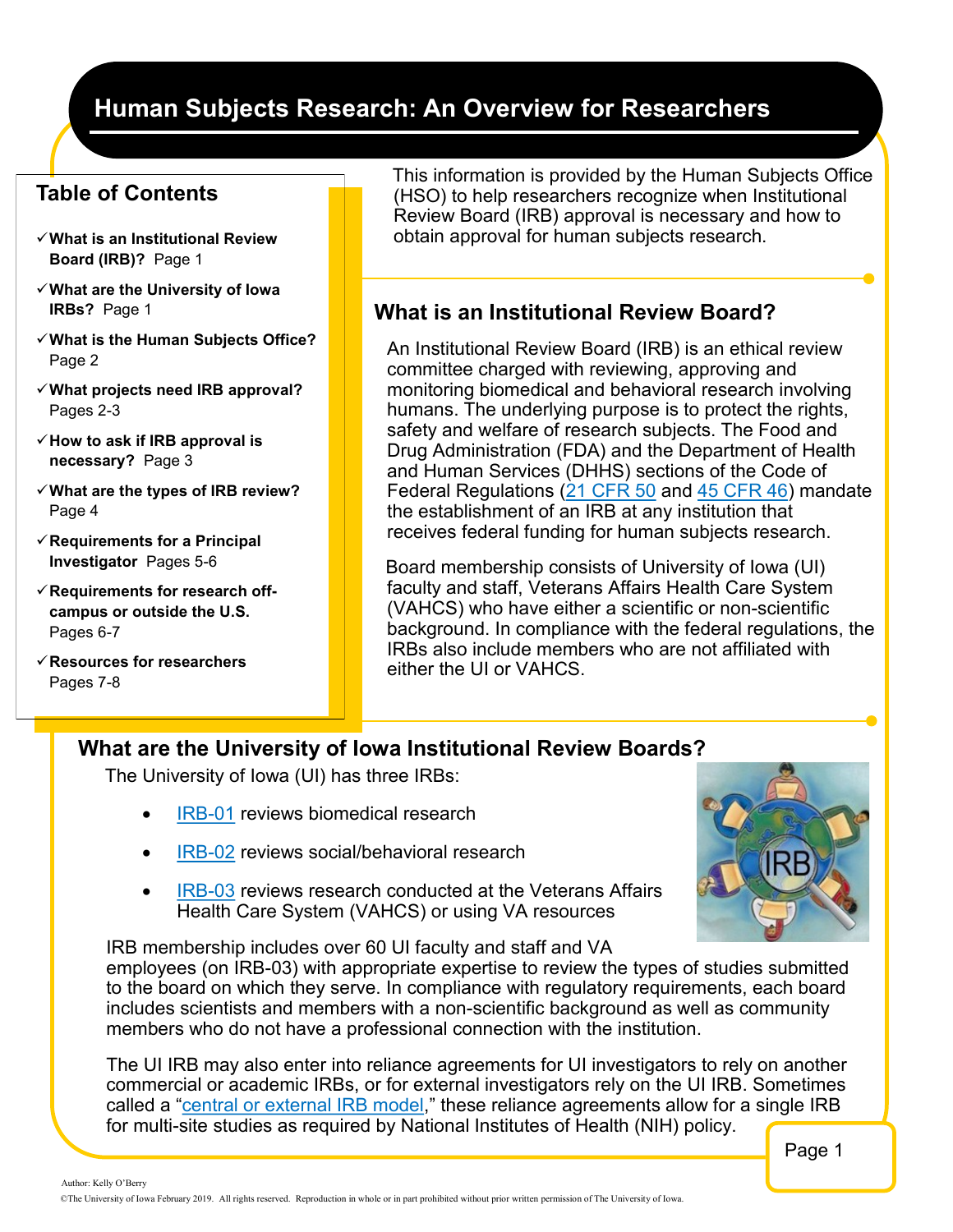#### **IRB Continuing Education January 2013 Human Subjects Research: An Overview for Researchers**

# **What is the Human Subjects Office (HSO)?**

The Human Subjects Office (HSO) is the administrative office that supports the three University of Iowa IRBs. HSO staff review electronic IRB application forms, monitor ongoing research and provide education and assistance to University of Iowa and VAHCS researchers. The Human Subjects Office is one of the compliance units under the Vice President for Research and Economic Development and is not affiliated with a specific college or department.

## **What projects need IRB approval?**

According to institutional policy, the University of Iowa IRB must review all research conducted by UI faculty, staff and students and VA employees that meets the definition of human subjects research (see definitions below). IRB review is required prior to the conduct of any research activity (such as recruitment and data collection). According to UI IRB policy, IRB review and approval is necessary regardless of the funding source or location of the research activities (on- or off-campus).



The following definitions come from the Department of Health and Human Services (DHHS) section of the Code of Federal Regulations for human subjects research [\(45 CFR 46\).](http://www.hhs.gov/ohrp/humansubjects/guidance/45cfr46.html) The IRB uses these definitions to determine whether IRB approval is required.

**Research**: A systematic investigation, including research development, testing and evaluation, designed to develop or contribute to generalizable knowledge.

The key components of this definition:

- A "systematic investigation" means data are collected in a systematic manner, i.e. the same questions or procedures for all subjects.
- Research is "designed" to answer question(s), test hypotheses, or find themes or patterns in the data gathered.
- Research results "contribute to generalizable knowledge" when a researcher draws conclusions or makes generalizations based on the information collected.

**Human Subject**: A living individual about whom an investigator conducting research:

(1) Obtains information or biospecimens through intervention or interaction with the individual, and uses, studies, or analyzes the information or biospecimens; or

(2) Obtains, uses, studies, analyzes, or generates identifiable private information or identifiable biospecimens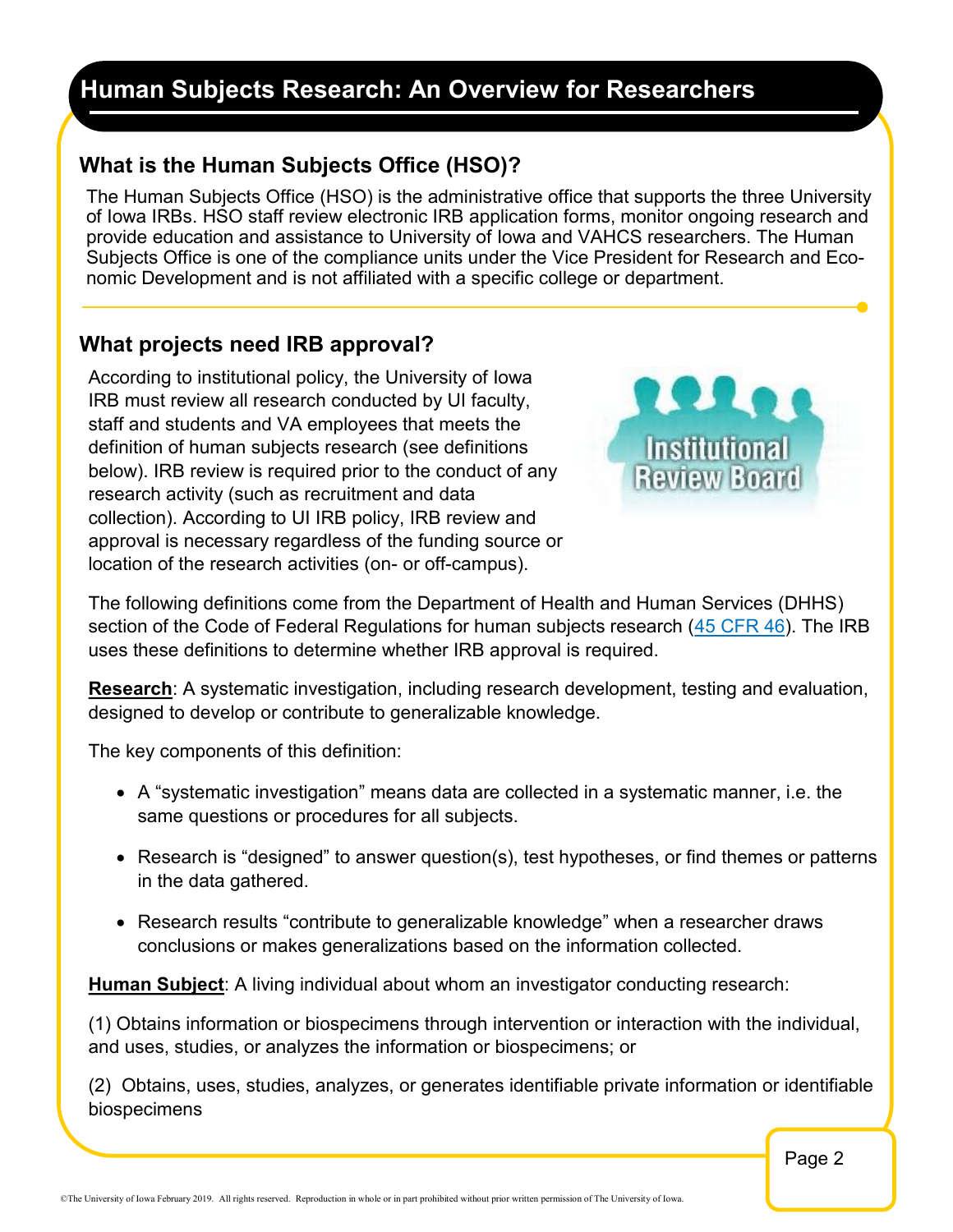#### **IRB Continuing Education January 2013 Human Subjects Research: An Overview for Researchers**

# **What projects need IRB approval? (cont.)**

Key points in the definition of human subject:

- "Intervention or interaction" Information is gathered directly through taking measurements, giving a drug or treatment, or manipulating the subject or their environment (intervention) or through interpersonal communication or contact (interaction).
- "Identifiable private information or identifiable biospecimens" Working with existing data or biospecimens can be human subjects research if the records or data set contain subject identifiers that allow the identity of the subject to be readily ascertained, even if a researcher never interacts with a subject. "Identifiers" can be the individual's name, address, contact information, date of birth, etc. or an ID code linked to those identifiers.

IRB approval is required for any project that meets this definition of human subjects research. The definition does not limit 'human subject research' to when the researcher plans to publish or present the results at a professional meeting. A study could meet the definition of human subjects research even if it is never published or presented. Journals and professional organizations typically require documentation of IRB approval to publish data or present findings at professional meetings.

IRB approval must be sought and obtained before beginning any research activity or study procedures, including identification of potential subjects, recruitment efforts, data collection or any interaction with potential subjects for research purposes. The IRB cannot retroactively approve research activity.

# **How to ask if IRB approval is necessary?**



There is a form in the electronic HawkIRB system to ask whether IRB approval is necessary. The *Human Subjects Research Determination (HSRD) Form* gathers basic information about the planned study. A researcher may submit an HSRD form prior to completing the CITI training. [For additional information about CITI training, see page 5, "What are the requirements for a Principal Investigator (PI)?"]



An IRB Chair will decide whether the proposed project requires IRB review. HSRD forms are typically reviewed within 1-2 business days after submission in HawkIRB.

- $\circ$  If the proposed project meets the regulatory definition of human subjects research: A determination memo will be attached to the (HSRD) form. Also, a HawkIRB New Project form will be started in the Principal Investigator's HawkIRB Inbox. This form must be completed and submitted for IRB approval before any research activity can begin.
- If the proposed project does **not** meet the regulatory definition of human subjects research: A determination memo will be attached to the (HSRD) form documenting that IRB approval is not necessary for the project as described. As long as the project is conducted exactly as described in the HSRD form, the project does not require further IRB review and approval and other requirements for human subjects research do not apply.

Page 3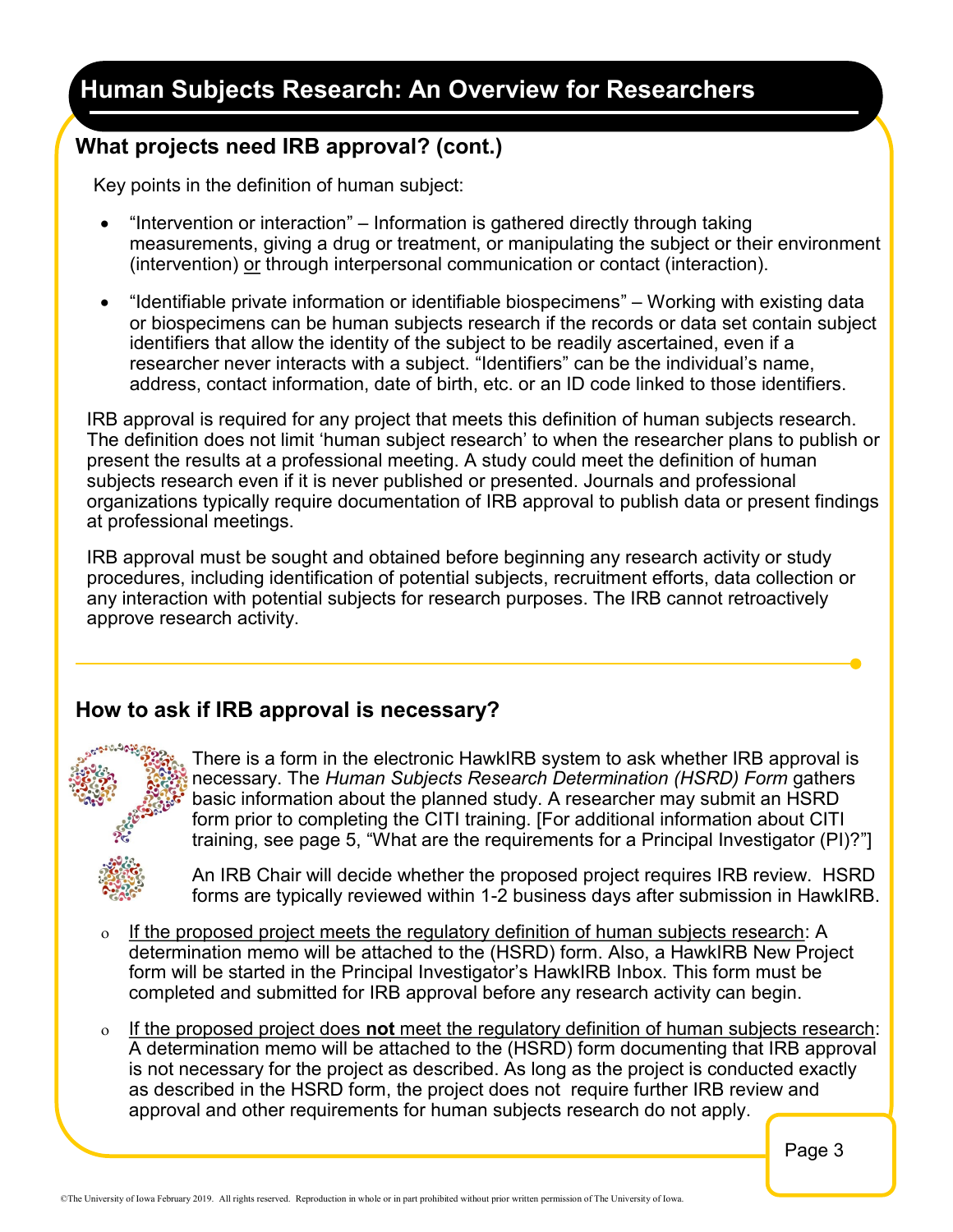### **What are the types of IRB Review?**

Some human subjects research must be reviewed by the full, convened IRB. Other types of research may be reviewed by a single IRB Chair. The type of review depends on the level of risk to subjects participating in the research.

- **[Full Board](http://hso.research.uiowa.edu/what-expect-during-irb-review-process#1)** Review by the full, convened board is required for research that is more than minimal risk (see definition below) and for studies that cannot be approved through Expedited Review procedures (see below).
- **[Expedited Review](http://hso.research.uiowa.edu/what-expect-during-irb-review-process#1)** For minimal risk research (see definition below) the IRB review may be conducted by a single person rather than the full board. An IRB Chair or Chair Designee may *approve* research but may not *disapprove* a study. If s/he can't approve the study it must be referred to the full board for review. There are [seven categories of](http://www.hhs.gov/ohrp/policy/expedited98.html)  [research](http://www.hhs.gov/ohrp/policy/expedited98.html) that may qualify for expedited review. Note: The regulatory term 'expedited review' does not refer to the *speed* of the IRB review process.
- **[Exempt Research](http://hso.research.uiowa.edu/what-expect-during-irb-review-process#1)** The Revised Code of Federal Regulations (effective January 21, 2019) describes [eight categories of research](https://www.ecfr.gov/cgi-bin/retrieveECFR?gp=&SID=83cd09e1c0f5c6937cd9d7513160fc3f&pitd=20180719&n=pt45.1.46&r=PART&ty=HTML#se45.1.46_1104) that meet the definition of exempt research. University of Iowa policy requires an authorized reviewer other than the Principal Investigator to make determinations of whether an activity fits into any of the exempt categories. This determination does not mean that the research is exempt from IRB review. After the determination is made, the research is exempt from some of the requirements for human subjects research, such as continuing review by the IRB or the amount and type of information provided to subjects at the time of enrollment.

**Minimal Risk**: According to the Code of Federal Regulations (45 CFR 46.102(j)) a minimal risk study is one in which "the probability and magnitude of harm or discomfort anticipated in the research are not greater in and of themselves than those ordinarily encountered in daily life or during the performance of routine physical or psychological examinations or tests." There are potential risks to subjects associated with any type of research. There is no such thing as a "no risk" research study. In addition to physical risks, subjects may face emotional, psychological, financial, legal or social risks from research study participation. Subjects in a minimal risk study such as a web-based survey or a medical record review face risks from a breach of confidentiality of research data. All possible risks to subjects must be described in the IRB application and disclosed to subjects in the Informed Consent Document.

The key components of this definition are:

- The likelihood (probability) and severity (magnitude) of harm from any risk subjects face from participating in the research
- The amount of risk the subject faces in his/her everyday life. This level of risk may vary for subject populations in different studies or even for subject groups within a study.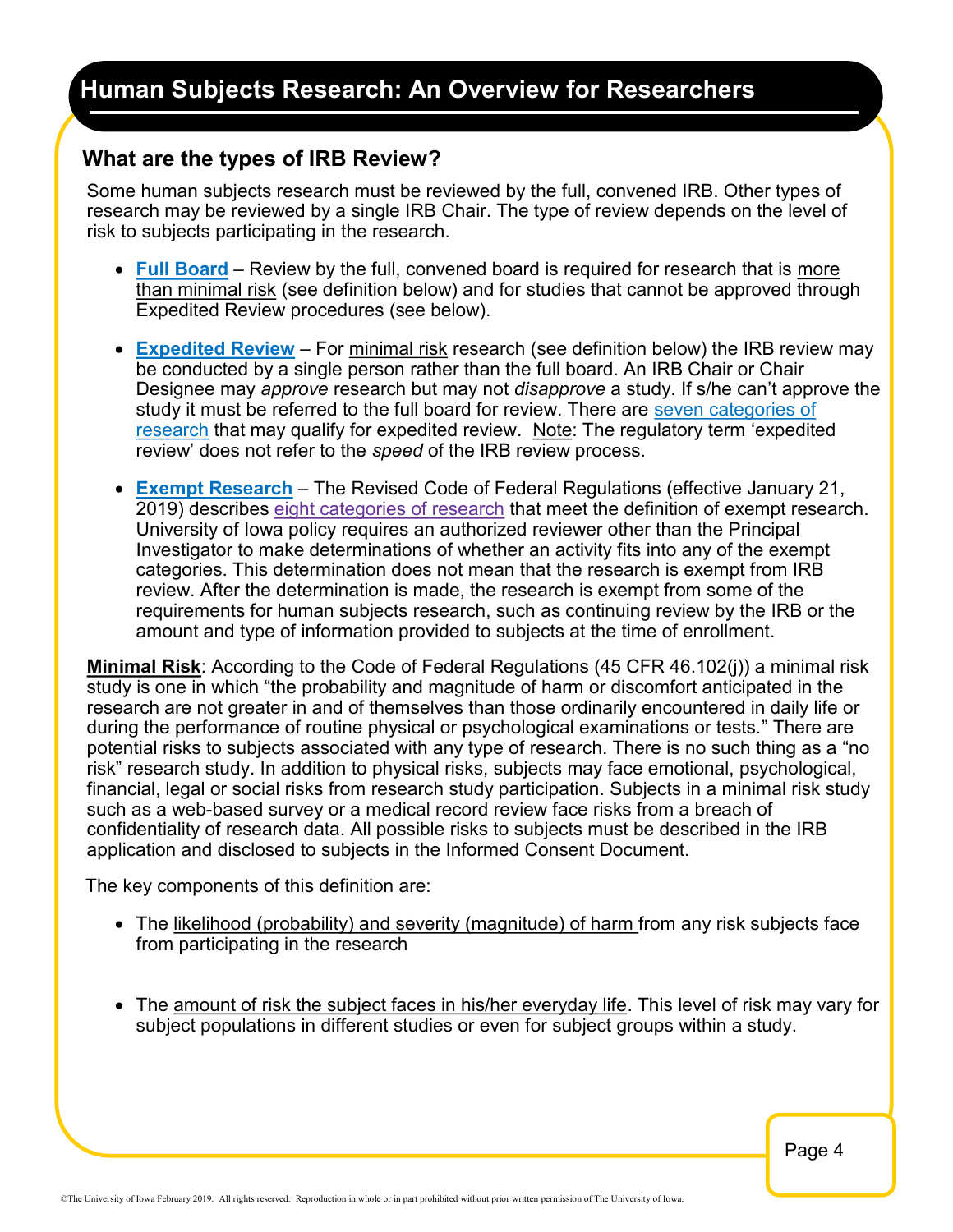# **Human Subjects Research: An Overview for Researchers**

### **What are the requirements for a Principal Investigator?**

A Principal Investigator (PI) is the UI faculty, staff or student or VA employee responsible for the conduct of the research study. According to UI IRB policy, the PI must have the necessary skills and expertise to oversee and supervise the research.

#### • **CITI Training**

To serve as the PI, or to be research team member, an individual must complete the UI-required modules of an online training course (CITI training) in human subjects protections. Click on the CITI Program logo on the Human Subjects Office (HSO) [web site](http://hso.research.uiowa.edu/) and follow the instructions to complete the correct course. The *Certified Investigator Database* on the HSO web site includes everyone who has completed the UI- or VA-required modules for CITI training. For UI researchers this is a one-time training requirement. VA employees must take a CITI refresher course on a regular basis. If you already completed CITI training at another institution, you do not need to complete the entire course again. Log in with your previous username and follow the directions to affiliate with the University of Iowa.

### • **Financial Disclosure**

The PI and all key personnel must complete the annual financial disclosure in the electronic conflict of interest [\(eCOI\)](https://login.uiowa.edu/uip/login.page?service=http://ecoi.uiowa.edu) system. This process is overseen by the [Conflict of Interest in Research Committee \(CIRC\).](http://coi.research.uiowa.edu/)

#### • **IRB Approval**

HawkIRB is the web-based system for IRB application and review. The link to the system is at the top of the menu bar on the Human

Subjects Office (HSO) web site. You can find the HSO web site from the UI home page using the A-Z search (under "Institutional Review Board" or "Human Subjects Office").

- **New Project Form** Researchers must prepare and submit a HawkIRB New Project application to request IRB approval. The Principal Investigator and all research team members must complete CITI training before the New Project application can be submitted. The research should not begin until IRB approval has been granted and notification received by e-mail. An IRB approval memo is attached to each HawkIRB form in the "Form Approval" tab.
- **Modification Form** Principal Investigators must submit a HawkIRB Modification form to report any changes in the research design or study procedures. IRB approval is required prior to initiation of any changes in the conduct of research activities, unless the change is made to prevent an immediate hazard to subjects.
- **Continuing/Biennial Review Forms** Federal regulations and institutional policy require IRB review and approval at least once a year for all research that is more than minimal risk. Minimal risk research may qualify for a Biennial Review. If applicable, Principal Investigators must submit a HawkIRB Continuing Review form to request IRB review and approval to continue the study activities. The HawkIRB system sends reminder messages with the deadline for submitting a Continuing Review or Biennial Review forms. These reminders are sent to the PI, the PI's delegates and all contact persons on the research team. The PI may submit a combined Continuing Review/Modification form to revise the study design or procedures at the time of a Continuing Review.







Disclosure Form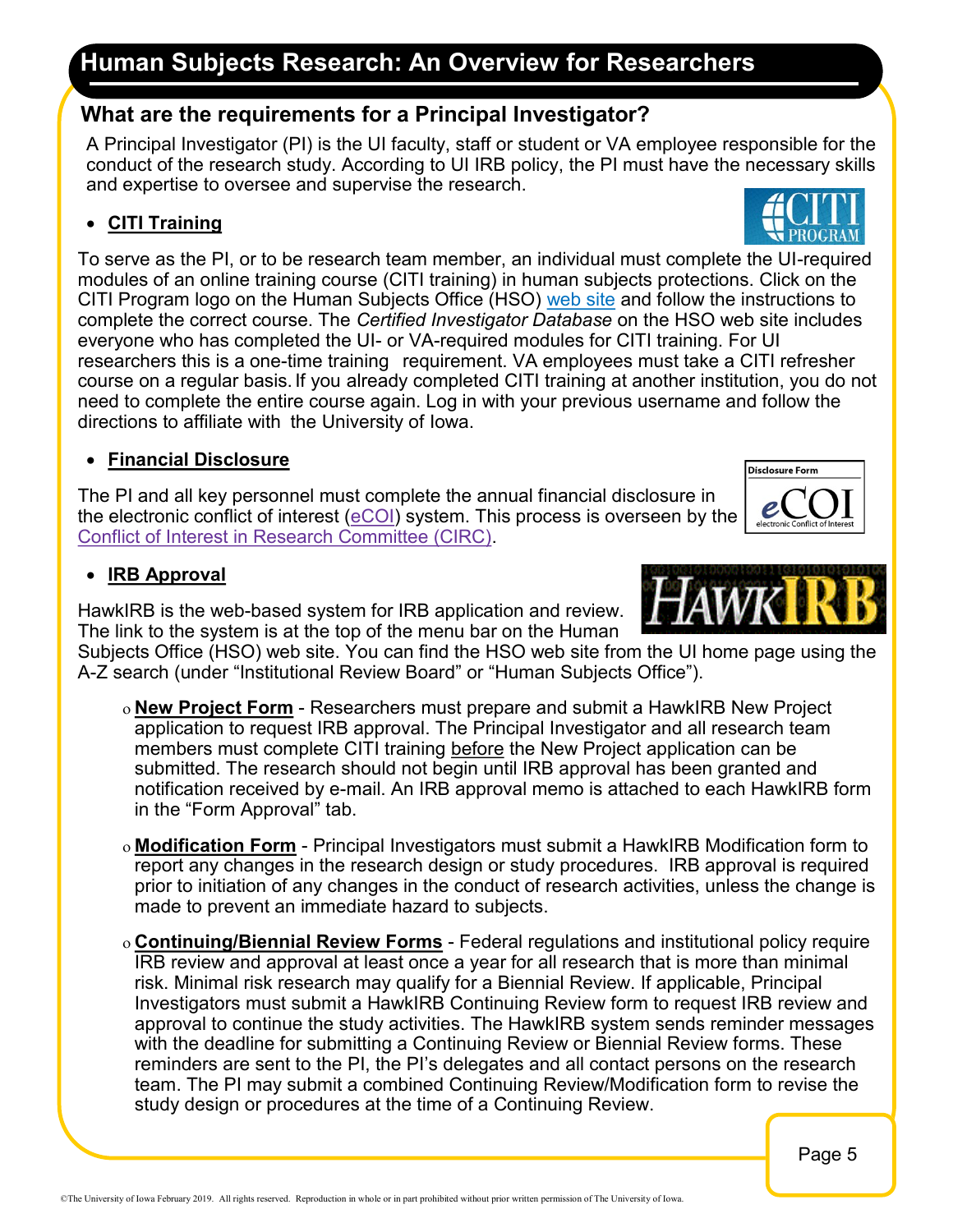# **Requirements for a Principal Investigator (cont.)**

#### • **Assurances**

In order to submit a HawkIRB application, the PI makes some agreements with the IRB about the oversight and conduct of the research study. These agreements are called "assurances." An Assurance Document is available on the Attachment page of the HawkIRB New Project application. The document includes assurances from the PI and the Department Executive Officer (DEO) or Department Head. The signed Assurance Document is attached to the HawkIRB New Project form.

The UI IRB allows graduate and undergraduate students, residents and postdoctoral fellows with appropriate expertise to serve as Principal Investigator of a study. They must have a faculty advisor who is included in their research team. The faculty advisor will need to complete the online CITI training in human subjects protections and sign a section of the Assurance Document agreeing to oversee and supervise the student researcher.

### **Are there additional requirements for research off-campus or outside the United States?**

There are some additional approvals and documents required for research that is conducted off-campus or outside the United States. The UI IRB needs to review and approve (or defer to another IRB) all research conducted by UI faculty, staff and students and VAHCS employees. However, research outside of the state of Iowa or in another country will also need to comply with local rules and regulations. Approval by a local ethics committee may also be necessary.



- **HawkIRB Attachments** Start a draft New Project application providing a thorough, detailed response to all of the questions. Sections will open on the Attachment Page to indicate the required documents. Wait to submit the application to the IRB until you obtain and attach all necessary permissions or ethics committee approvals.
- **Letter of Agreement** Whenever research is conducted off-campus or outside the U.S., an attachment category opens in the HawkIRB New Project application to provide documentation of permission to conduct the research. If the research will be conducted in a facility (school, agency, clinic, etc.) for which permission must be obtained to conduct the research, that letter of agreement must be obtained prior to submission of the HawkIRB application to the IRB. The facility may provide the letter to the researcher on paper or by e-mail, but it must indicate that the person providing permission:
	- $\circ$  Is associated with the agency (letter on letterhead or an e-mail address associated with the agency)
	- $\circ$  Has the authority to grant permission for the research to be conducted in the facility
	- $\sigma$  Has knowledge of the study design and procedures

The signature block on the letter or e-mail message must include their name, title and affiliation with the agency.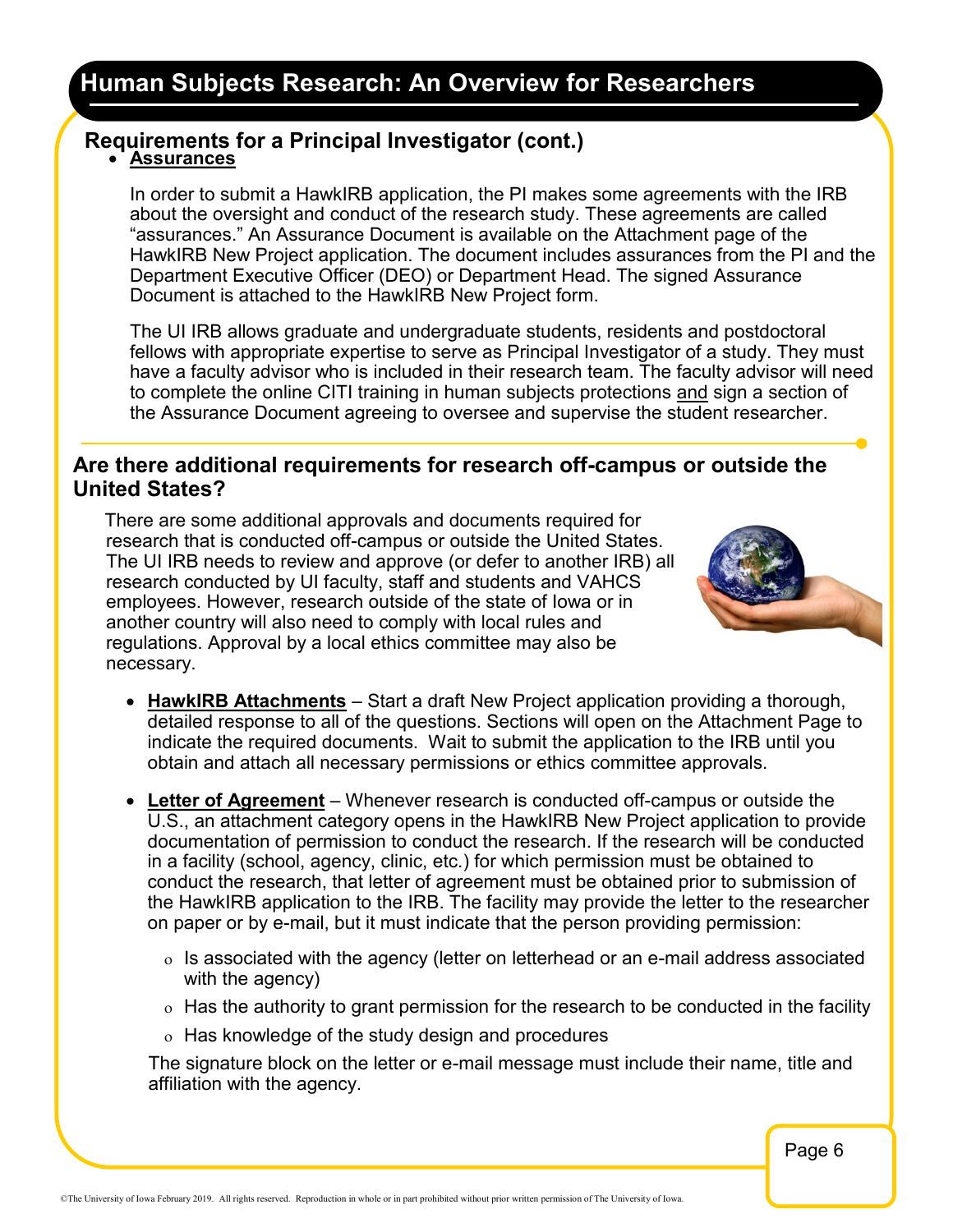## **Additional requirements for research off-campus or outside the U.S. (cont.)**

Attach the letter of agreement to the HawkIRB application. The letter of agreement attachment category may be left blank if the research will not be conducted in a facility for which permission is necessary (i.e. in subjects' homes, in a public place)

#### • **Obtain Outside Approval**

 **Ethical Review Committee Approval** – The U.S. Department of Health and Human Services (HHS) maintains an international compilation of human research standards that lists over 1,000 laws, regulations and guidelines for the conduct of human subjects research in over 100 countries. HHS also maintains a compilation of countries that have ethical review regulations or standards for social/behavioral research. ([http://](http://www.hhs.gov/ohrp/international/index.html) [www.hhs.gov/ohrp/international/index.html\).](http://www.hhs.gov/ohrp/international/index.html) Consult with a local researcher and the HHS compilation of research standards to determine whether additional ethics review is required. In some cases, there are ethical review requirements for the country or a specific region. In other cases the local facility may have its own ethical review requirements. The country may also have a Ministry of Health that must approve the research in addition to in-country ethical review or UI IRB review.

#### **-OR-**

 **Local Context for Research** – If the country or facility to not have an ethical review committee, the UI researcher must identify a local expert who is willing to evaluate the study proposal in terms of the local standards for conducting human subjects research. There is a form/letter for this expert to complete providing information about local context to the IRB. The template letter is available on the attachment page of the HawkIRB New Project form, in the Miscellaneous Attachments drop down menu.

**This step can take a considerable amount of time.** Plan accordingly.

### **What resources are available for researchers?**

• *Guide for Human Subjects Research at the University of Iowa* – The Guide provides an overview of UI IRB policies and procedures and guidance on best practices for the conduct of various aspects of research activity. The Guide is posted on the HSO web site under "UI Investigator's Guide."



• **Frequently Asked Questions (FAQ)** – There are a variety of topics covered, including an IRB overview, requirements for IRB approval, starting a HawkIRB application, assigning delegates in the HawkIRB system, and many more.

Page 7